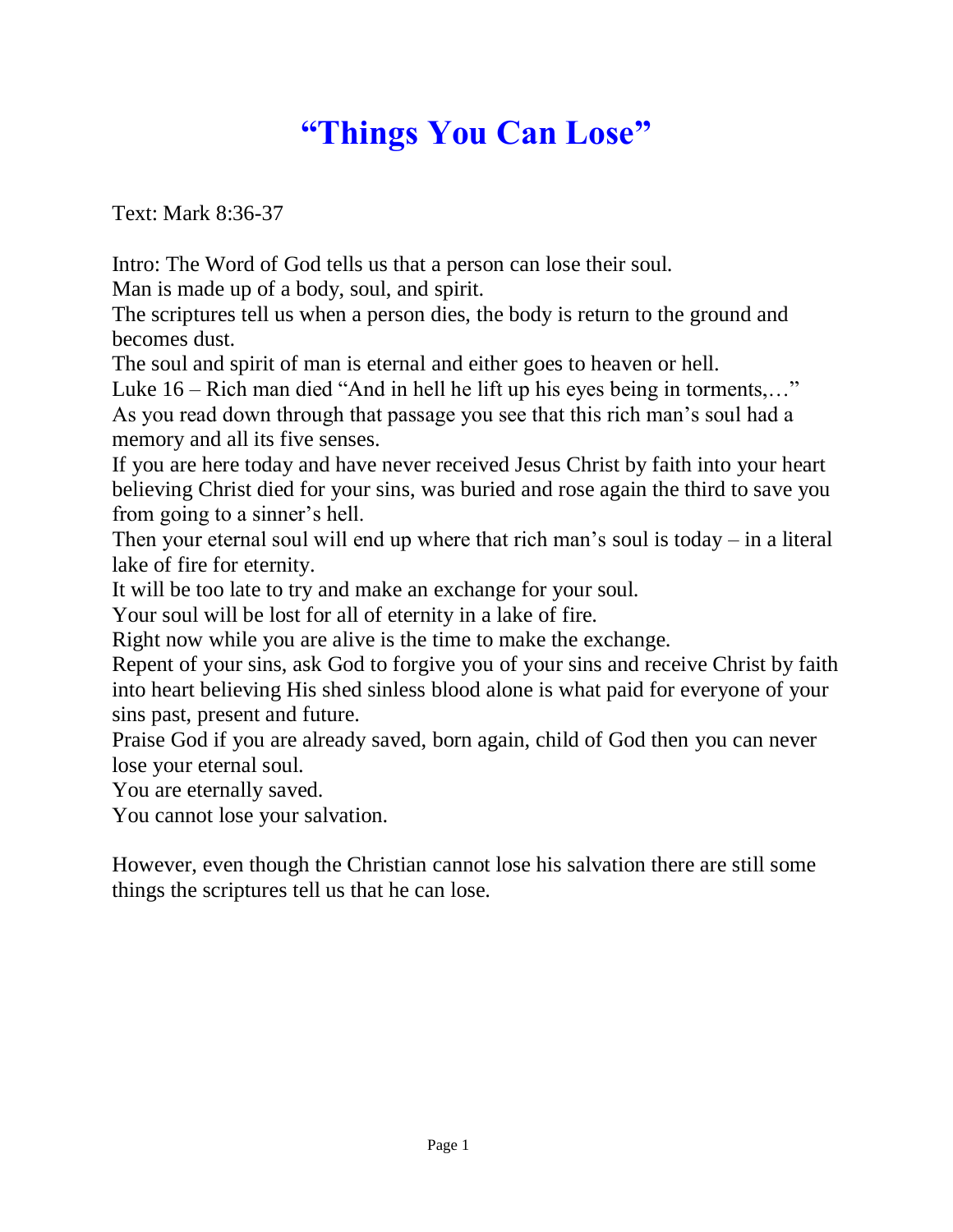I want us to look at "Things A Christian Can Lose."

## I. HIS TESTIMONY

It can take a Christian a lifetime to build a testimony for Christ and all it takes is one slip up to lose it.

Some Christians testimony only extends as far as the church walls.

They come in on Sunday and act so pious and the rest of the week they live for the world, the flesh, and the devil.

We know that Lot lost his testimony because of how his son-in laws reacted when he tried to warn them of the coming destruction. Genesis 19:14 – "mocked" They laughed at him.

This is a similar reaction a saved person gets when they try to witness to the lost after they have been living an ungodly life.

We see King David lost his testimony for committing adultery with Bathsheba and having her husband murdered.

The unsaved are watching you closely waiting for you slip up.

In one instance you can bring reproach upon your self, your family, your church and the cause of Christ.

Don't have the prideful attitude "it could never happen to me or I would never do that."

The word God warns us "Wherefore let him that thinketh he standeth take heed lest he fall." (1 Cor. 10:12)

So, the Christian can lose His Testimony.

Number II – the Christian can lose –

## II. HIS REWARD

See I Cor. 3:10-15 "According to the grace of God which is given unto me, as a wise masterbuilder, I have laid the foundation, and another buildeth thereon. But let every man take heed how he buildeth thereupon.  $^{11}$ For other foundation can no man lay than that is laid, which is Jesus Christ.  $12$ Now if any man build upon this foundation gold, silver, precious stones, wood, hay, stubble; <sup>13</sup>Every man's work shall be made manifest: for the day shall declare it, because it shall be revealed by fire; and the fire shall try every man's work of what sort it is.  $\frac{14}{1}$ If any man's work abide which he hath built thereupon, he shall receive a reward. <sup>15</sup>If any man's work shall be burned, he shall suffer loss: but he himself shall be saved; yet so as by fire.

Things done through the Lord will earn rewards that remain, things done through self will be burned.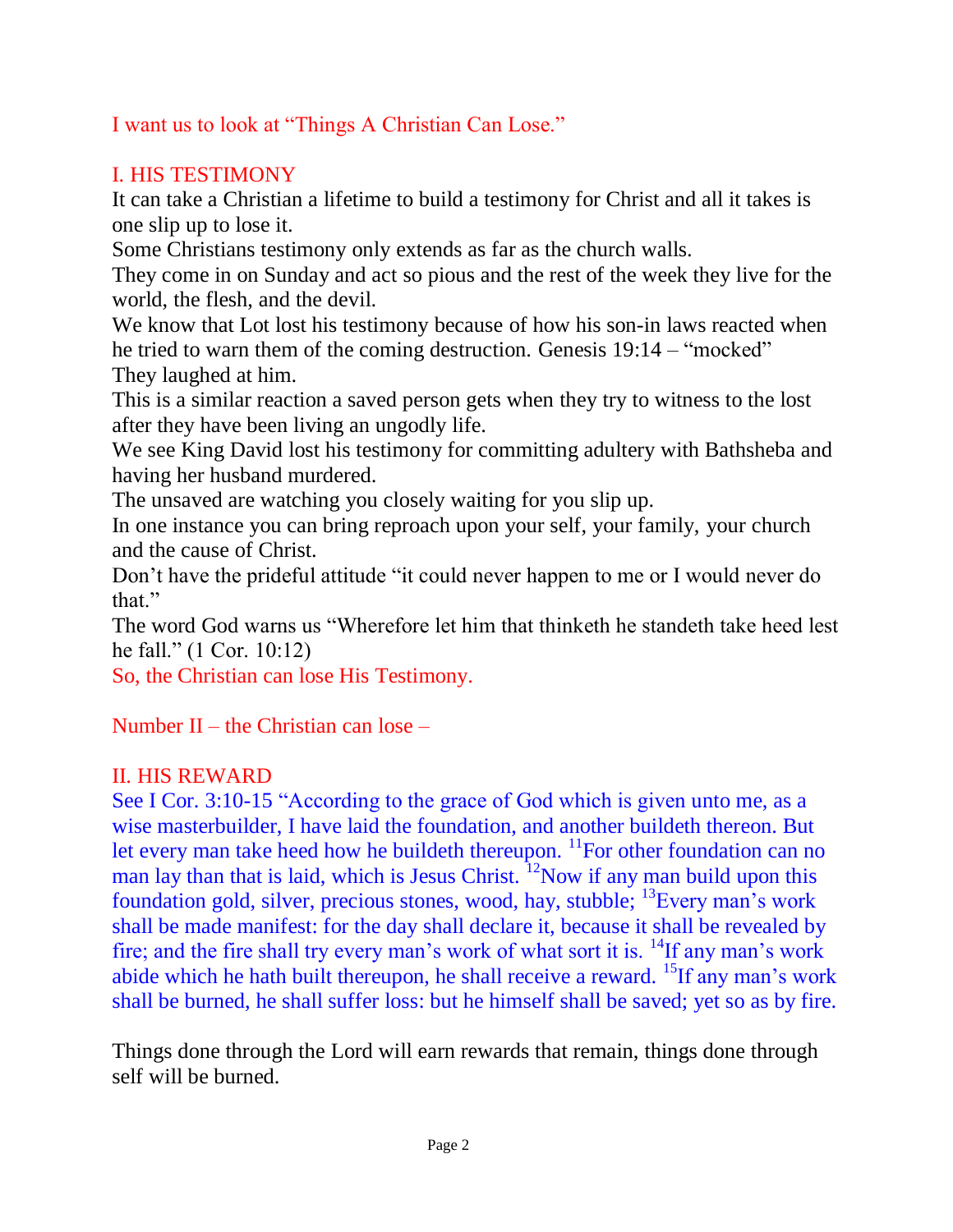I believe a lot that goes on in the name of Christ will burned up at the Judgment Seat of Christ.

Examples – Mega churches

Christians that lose rewards –

See Romans 16:17-18 "Now I beseech you, brethren, mark them which cause divisions and offences contrary to the doctrine which ye have learned; and avoid them. <sup>18</sup>For they that are such serve not our Lord Jesus Christ, but their own belly; and by good words and fair speeches deceive the hearts of the simple."

See Romans 14:13 – Christians who are a stumbling block to other Christians. Especially, Christians who have been saved for many years to newly saved **Christians** 

So, the Christian can lose His Reward.

Number III – the Christian can lose –

## III. JOY OF HIS SALVATION

See Psalm 51:12 "Restore unto me the joy of thy salvation; and uphold me *with thy* free spirit."

David had lost the joy of his salvation.

His sweet fellowship with the Lord because of his sins of adultery and murder.

That is exactly what happens when you sin.

You break fellowship with the Lord.

You lose the joy that comes as a result of your fellowship with God.

The reason being is that sin separates the believer from God.

You don't lose your salvation but you do lose the joy of walking with Him and talking with Him.

We saw this with Adam and Eve in garden when they sinned against God. They hid themselves and became afraid of God.

It is similar to when you have done something to offend a friend.

The joy of that friendship is taken away.

You see God has feelings, often times we act in such away that grieves Him. See Eph. 4:30 "And grieve not the holy Spirit of God, whereby ye are sealed unto the day of redemption."

Grieve = To offend; to displease; to provoke.

The word of God tells us that our prayer life will suffer as a result of sin. Psalm 66:18 – "If I regard iniquity in my heart, the Lord will not hear me:"